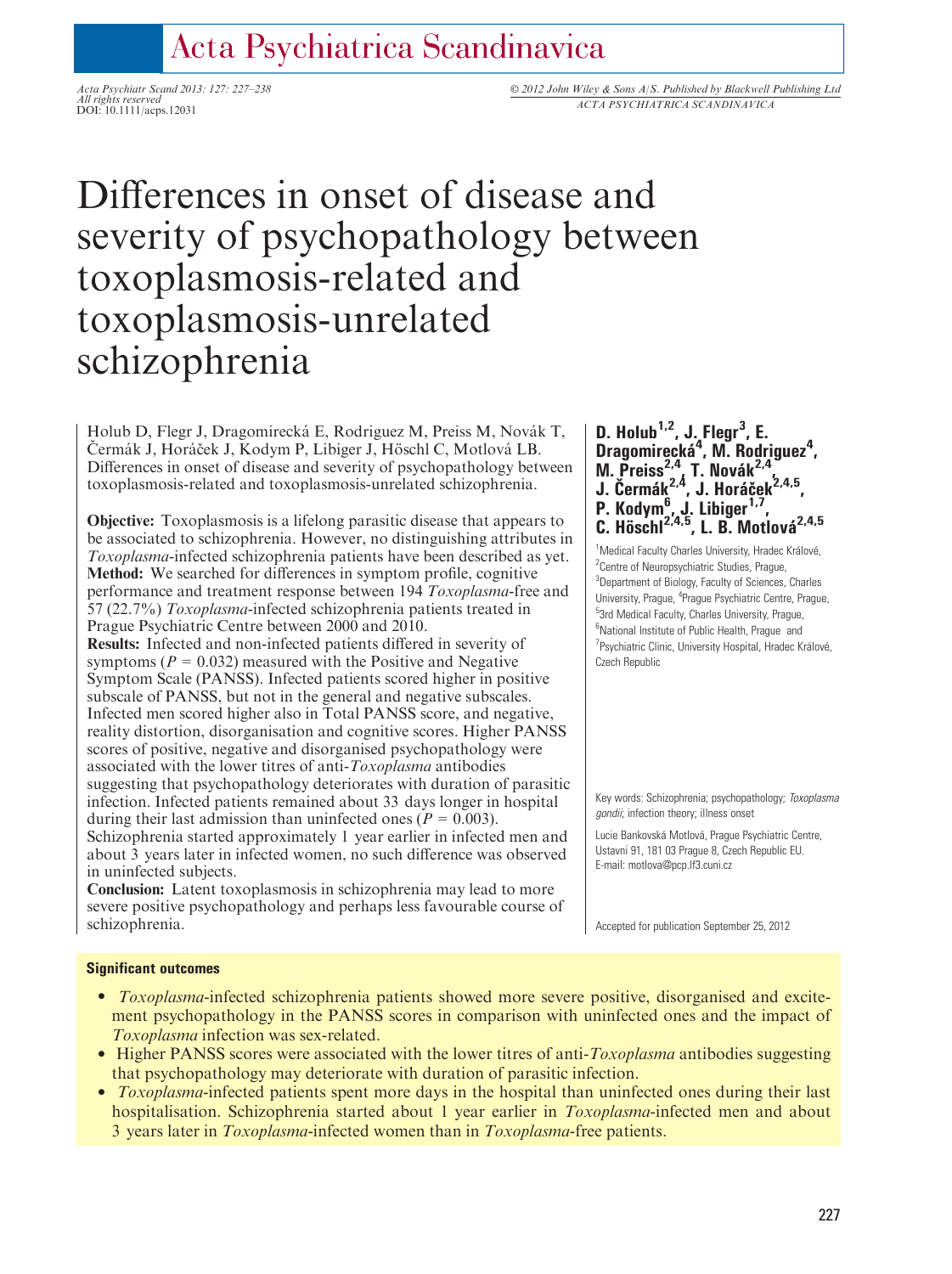#### **Limitations**

- It is likely that patients suffering from the most severe schizophrenic psychopathology refused to participate in the study, which made estimation of effects size impossible and increased risk of false-negative results in statistical testing.
- Toxoplasma status in subjects who refused to participate in the study was unknown, and therefore, it was not possible to assess the strength of the sieve effect resulting from the probable absence of subpopulation of subjects with the most severe disease in the study population and its impact on the result of present analyses.
- Toxoplasma-infected schizophrenia patients who agreed to participate in the study were underrepresented compared with published data.

#### Introduction

The protozoan Toxoplasma gondii has been repeatedly associated with schizophrenia (1–3). A renewed interest in infection theories of psychiatric disorders since the 1970s has resulted in a growing number of reports that supported the etiopathogenetic relevance of Toxoplasma infection to schizophrenia (overview see 4–6). The potential link between Toxoplasma infection and schizophrenia has been indicated by several epidemiological, neuropathological, serological, neurophysiological and pharmacological studies carried out in both schizophrenic and non-schizophrenic population samples in humans and also in animal models (7–10). Toxoplasma has been considered an infectious agent that can trigger psychotic disorder in predisposed subjects or modulate the course of the disease (4, 11). Toxoplasma causes lifelong latent infection in an immunocompetent host. The parasite remains dormant in the form of tissue cysts in predominantly neural and muscular tissue by the activity of the immune system. Immunosuppression or HIV infection leads to cysts reactivation (12). There are varied theoretical models that aim to explain the pathogenetic mechanism of Toxoplasma infection in the brain. They include direct and selective toxic impairment of neurons, glial cells and astrocytes (13), neuromodulatory impact of Toxoplasma metabolism (an excessive production of dopamine; 14, 15) or continuous production of proinflammatory cytokines that affect neuromodulation (16), especially the excessive inhibition of glutamatergic and nicotinergic neurotransmission (17). There is a limited number of studies that investigate specific psychopathology, course and onset of schizophrenia in patients who are lifelong carriers of Toxoplasma cysts in the brain in spite of the evidence that toxoplasmosis can modify human behaviour and personality traits (18, 19). A diverse scope of symptom manifestation was reported in Toxoplasma-positive schizophrenia patients (20–23). There was found a significant association of severe positive schizophrenia symptoms in ultra-high-risk individuals for psychosis and higher levels of anti-Toxoplasma IgG antibodies (24). A cognitive deterioration was detected in schizophrenic and non-schizophrenic population with positive antibodies against Toxoplasma (21, 25, 26). However, the questions of whether the clinical presentation of schizophrenia patients is modified by Toxoplasma infection, has not been answered as yet. The present study was conducted to search for differences in psychopathology and cognitive impairment between Toxoplasma-infected and non-infected patients with schizophrenia and related disorders.

#### Aims of the study

To determine whether schizophrenia patients with latent toxoplasmosis differed in severity of symptoms, cognitive performance, age of illness onset, number of admissions, duration of in-patient status and treatment response. Based on results showing a reduction of grey matter volume in T. gondii-positive patients, we hypothesised that Toxoplasma-infected patients with schizophrenia have more severe positive symptoms and worse cognitive performance.

#### Material and methods

#### Setting and participants

The final set of patients consisted of 251 individuals who were admitted to the Prague Psychiatric Centre's diagnostic and treatment programmes between 2000 and 2010 with the diagnoses of schizophrenia or schizophrenia spectrum disorders and agreed to participate in the study. Another 97 patients were excluded from the study: 5 patients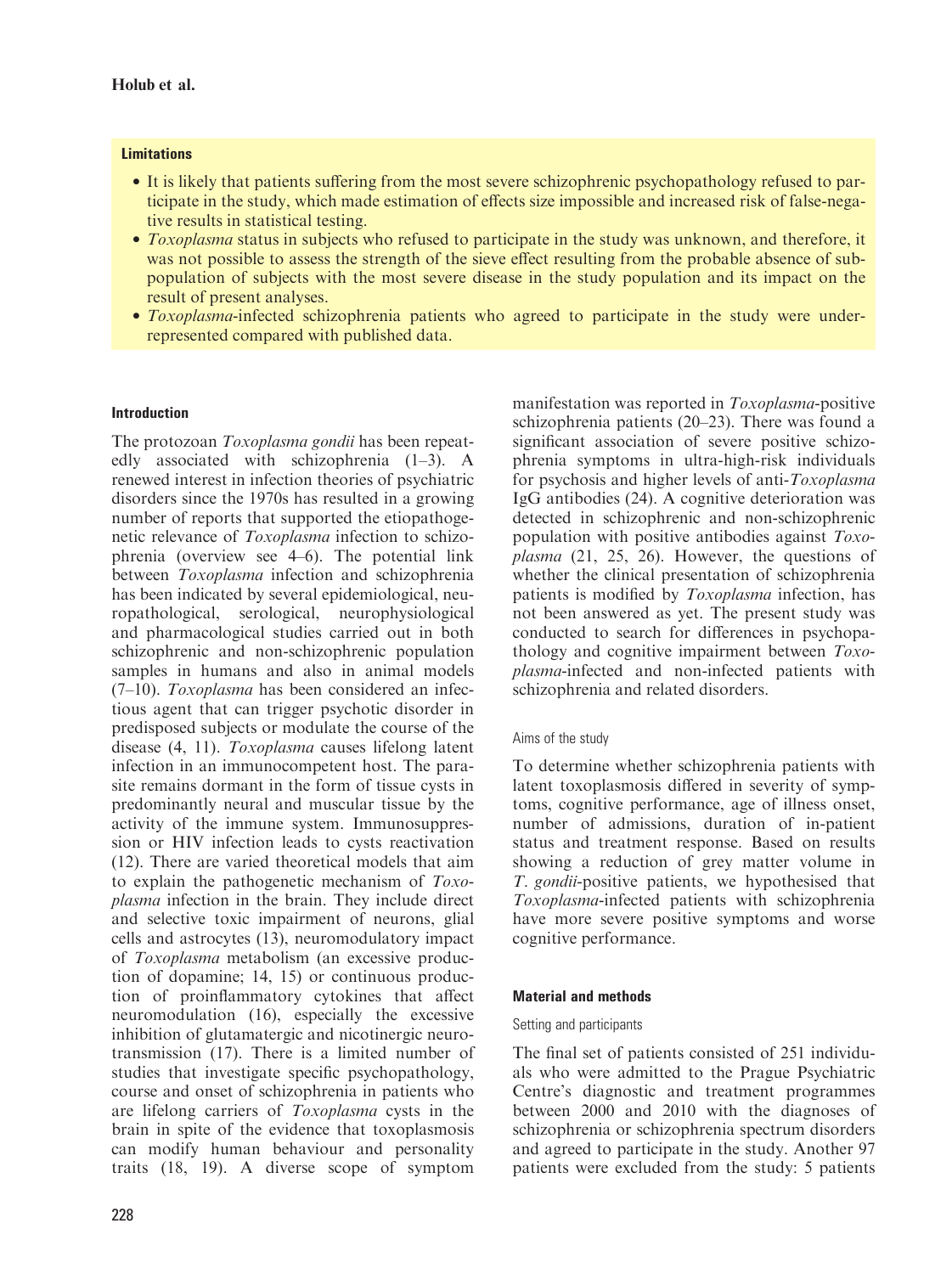fulfilled exclusion criteria, 67 refused to participate in the study and 25 refused to give a blood sample. Six patients were excluded for uncertain serologic positivity (see below). The final sample of 251 patients from the capital city of Prague catchment area, 141 (56.18%) men and 110 (43.82%) women, were tested for *T. gondii* antibodies: 194 were Toxoplasma-negative and 57 were Toxoplasmapositive. Their mean age was 28.3 years  $(SD = 7.6 \text{ years})$ . In *Toxoplasma*-free subgroup 84% (116) patients were single, 11% (15) married and 5% (7) separated/divorced and did not differ from Toxoplasma-positive subgroup: 88% (36) patients were single, 10% (4) married and 2% (1) separated/divorced. Exclusion criteria were psychoactive substance misuse (303.x, 304.x; DSM-IV-TR), neurological diseases, immunodeficiency and any medical condition interfering with PC performance (especially visual impairment). At the time of inclusion, all patients were between 17 and 53 years of age with a mean duration of illness of 54.9  $(SD = 65.9)$  months. A number of hospital admissions ranged from 1 to 13 (mean  $= 2.64$ ,  $SD = 2.76$ ). Their *Diagnostic and Statistical Man*ual of Mental Disorders (Fourth Edition) diagnoses were schizophrenia in 144 patients (57.4%; 295.1, 295.2, 295.3 DSM-IV Codes), schizophreniform and brief psychotic disorders in 76 patients (30.3%; 295.4, 298.8), delusional disorder in 2 patients (0.008%; 297.1), schizoaffective disorder in 38 patients (11.2%; 295.7) and schizotypal personality disorder in 1 person (0.004%; 301.33). All patients were Caucasians and in a phase of clinical remission. The majority of our patients were on second generation antipsychotics from their first hospital admission, and it was considered as lifetime medication. The distribution of antipsychotic treatment was as follows: 105 (34.7%) patients took olanzapine 5 to 30 mg daily, 51 (16.8%) were on risperidone 2 to 8 mg, 28 (9.2%) were on clozapine 150 to 700 mg, 28 (9.2%) were on 200 to 1000 mg of daily dose of quetiapine and 20 patients (6.6%) did not take any medication. This project was reviewed and approved by the Ethical Committee of the Prague Psychiatric Centre and Mental Hospital Bohnice, and investigations were carried out in concordance with the latest version of the Declaration of Helsinki. The rationale of the study was explained verbally and in writing, and patients signed an informed consent form.

#### Procedure and diagnostic assessment

All patients were assessed at baseline before entering the research programmes. Diagnoses were reconfirmed by two psychiatrists based on the Structured Clinical Interview–Patient Version (SCID-I/P) according to DSM-IV criteria and sociodemographic descriptors were recorded (age of illness onset, illness duration, number of hospital admissions, length of the last admission stay, education). The medical history was taken, and a standard physical examination and biochemistry were performed to exclude severe medical and neurological disorders, drug and alcohol abuse. Severity of schizophrenia symptoms was evaluated by structured interview of the Positive and Negative Symptom Scale (PANSS) scale (27). The Conner's Continuous Performance Test (CPT) and the Auditory Verbal Learning Test (AVLT) were used to screen for neurocognitive abnormalities (28). CPT was chosen primarily to examine focused attention, vigilance, executive functioning (inhibitory control), and appropriate domains to study were as follows: reaction time, inattentiveness/ vigilance, impulsivity, response speed consistency, capacity to discriminate difference between signal and noise distributions. In assessing verbal memory using AVLT, we examined the following domains: capacity to remember and learn in the course of the test, distractibility, short-term verbal memory and delayed recall. Both tests are compatible with other schizophrenia studies and are part of the standard assessment battery of the Prague Psychiatric Centre. Tests were carried out by a trained nurse and interpreted by a clinical psychologist (29, 30). Psychopathological assessment using PANSS ratings were completed for all patients by one of the attending psychiatrists (L.M.B., D.H. and J.C.). Both patients and raters were blind to the patient's Toxoplasma status.

#### Toxoplasma assessment

We focused in our study on postnatal latent toxoplasmosis (asymptomatic 'dormant' stage of Toxoplasma gondii infection detectable by serologic positivity of specific IgG antibodies) and clinical relevance of acute toxoplasmosis (serologic positivity of IgM and IgA antibodies usually accompanied with clinical symptoms) was not considered. The latent toxoplasmosis is a lifelong disease in humans, and therefore, the presence of IgG anti-Toxoplasma antibodies is considered reliable indicator of viable parasites in tissue cysts that irreversibly persist in infected subjects for life (31). Blood samples were taken by a trained nurse who collected 2.5–10 ml blood specimen according to standard procedures in tubes without anticoagulant. After 10–25 min at room temperature, the upper plasma layer was carefully removed (with or without previous 1500 g centrifugation depending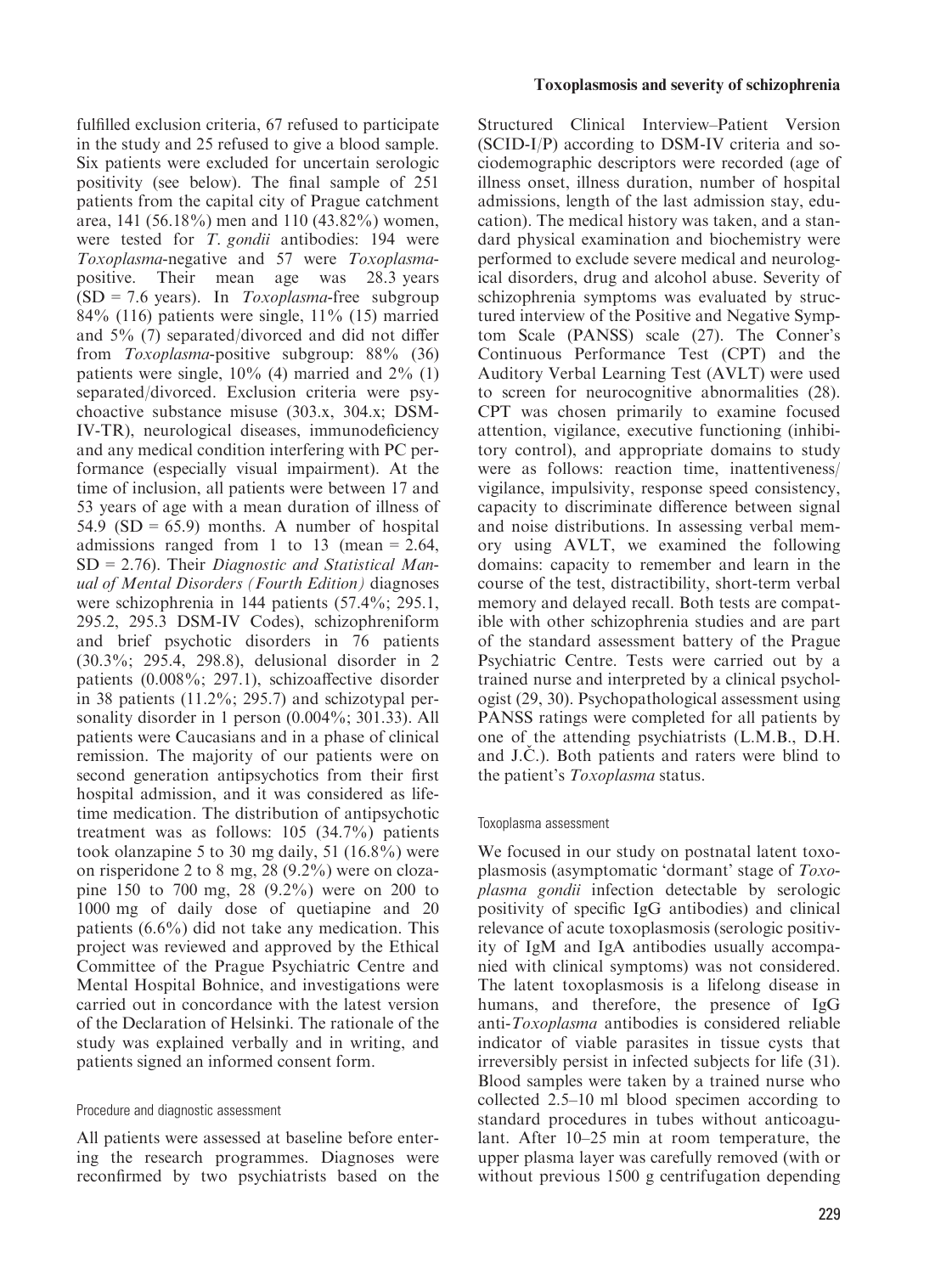on amount of sera after coagulation) and frozen. We tested the blood samples for anti-Toxoplasma IgG and IgM antibody concentrations by two methods: ELISA (Enzyme-Linked Immunosorbent Assay; IgG: SEVAC, Prague, IgM: TestLine, Brno) and the Complement Fixation Test (CFT; SEVAC, Prague) in the National Reference Laboratory for Toxoplasmosis of the Czech Republic. The decrease in CFT titres compared with ELISA method detects more reliably the 'old' Toxoplasma infection (32). CFT titres of antibodies to Toxoplasma were measured at dilutions between 1 : 4 and 1 : 1 024. All subjects testing IgG positive by IgG ELISA (positivity index  $>0.9$ ) and those with CFT titres equal or higher than 1:8 were considered toxoplasmosis positive and were retested for possible acute toxoplasmosis by IgM ELISA tests. Six subjects who differed in CFT and ELISA tests were excluded from the study. No sample tested positive with IgM ELISA or had CFT equal or higher than 1 : 128. Our interpretation was that no subject had an acute toxoplasmosis in the course of the study. Distinction between acute and latent toxoplasmosis by IgG ELISA and CFT tests is sometimes difficult, however, detection of IgG Toxoplasma-specific antibodies is rarely problematic, and high sensitivity and specificity have been achieved by a variety of methods (33). The relapse of acute toxoplasmosis in immunosuppressed patients with positive titres of antibodies induced by past Toxoplasma infection suggests that the seropositivity, that is, the presence of specific serum IgG antibodies against Toxoplasma, always indicates the presence of viable parasites.

#### Data analysis

The normality of data distribution, normality of residuals and homogeneity of variances were evaluated. The total PANSS score and its standard subscale scores (positive, negative and general psychopathology) were calculated together with reality distortion, disorganisation and psychomotor poverty PANSS dimensions. We also calculated scores for the five component PANSS model: negative, positive, cognitive, excitement and depression/anxiety scores (for calculation and discussion see 34–36). For the confirmation of already detected difference in PANSS scores between infected and non-infected patients, more sensitive one-tailed tests without correction for multiple testing should be used. However, we used only the conservative two-tailed tests and also presented the Bonferroni's corrected results for all variables including the PANSS scores in the tables to allow the evaluation of the robustness of results. To characterise treatment response and treatment non-compliance, we established the following binary variables: narrowly defined schizophrenia (DSM-IV-TR Codes: 295.1; 295.2; 295.3) vs. schizophrenia spectrum disorders (DSM-IV-TR Codes: 295.4; 295.7; 297.1; 298.8; 301.33), high dose treatment (daily chlorpromazine equivalent dose above vs. below 1000 mg per day; 37), excessive dosage, that is, daily doses of antipsychotics exceeding vs. not exceeding those licensed as maximum by the British National Formulary 2010 (38), resistance targeting treatment (clozapine vs. standard antipsychotics), and depot form of antipsychotics administration (indicator of treatment non-adherence) vs. peroral administration of antipsychotic drugs.

The effect of toxoplasmosis on these binary variables was estimated by partial Kendall correlation with age as a covariate (39). The effect of toxoplasmosis on severity of symptoms was estimated with multivariate GLM test (General Linear Models) with the severity level of Positive, Negative and General symptoms as dependent variables and two binary variables, that is, toxoplasmosis status and sex of the patients as independent binary factors, and the age as continuous covariate. The distribution of some variables deviated from the normality and the deviance persisted even after log-transformation. Therefore, separate analyses for men and women were performed with conservative nonparametric test of partial Kendall correlation with age as covariate (40). Statistica<sup>®</sup> v 8.0 (StatSoft, Inc., Tulsa, OK, USA) was used for all statistical tests, that is, for contingency tables, General Linear Models (GLM) and nonparametric tests.

#### **Results**

The final sample included 57 Toxoplasma-infected patients with schizophrenia, which corresponds to 22.7% infection prevalence. There was no significant difference in the prevalence of seropositivity  $(\chi^2 = 0.114, P = 0.737, OR = 0.91, C.L<sub>95</sub> = 0.50-$ 1.67) between genders. Thirty-three men (23.4%) and 24 women (21.6%) were Toxoplasma-infected. Seropositive status did not differ significantly between schizophrenia patients (34; 23.6%) and other categories of psychoses (23; 21.5%),  $(\chi^2 = 0.118, P = 0.854, OR = 1.13, C.I.95 = 0.62-$ 2.07).

Effect of toxoplasmosis on psychopathology and cognitive impairment

Toxoplasma-infected patients displayed higher severity of symptoms measured with PANSS.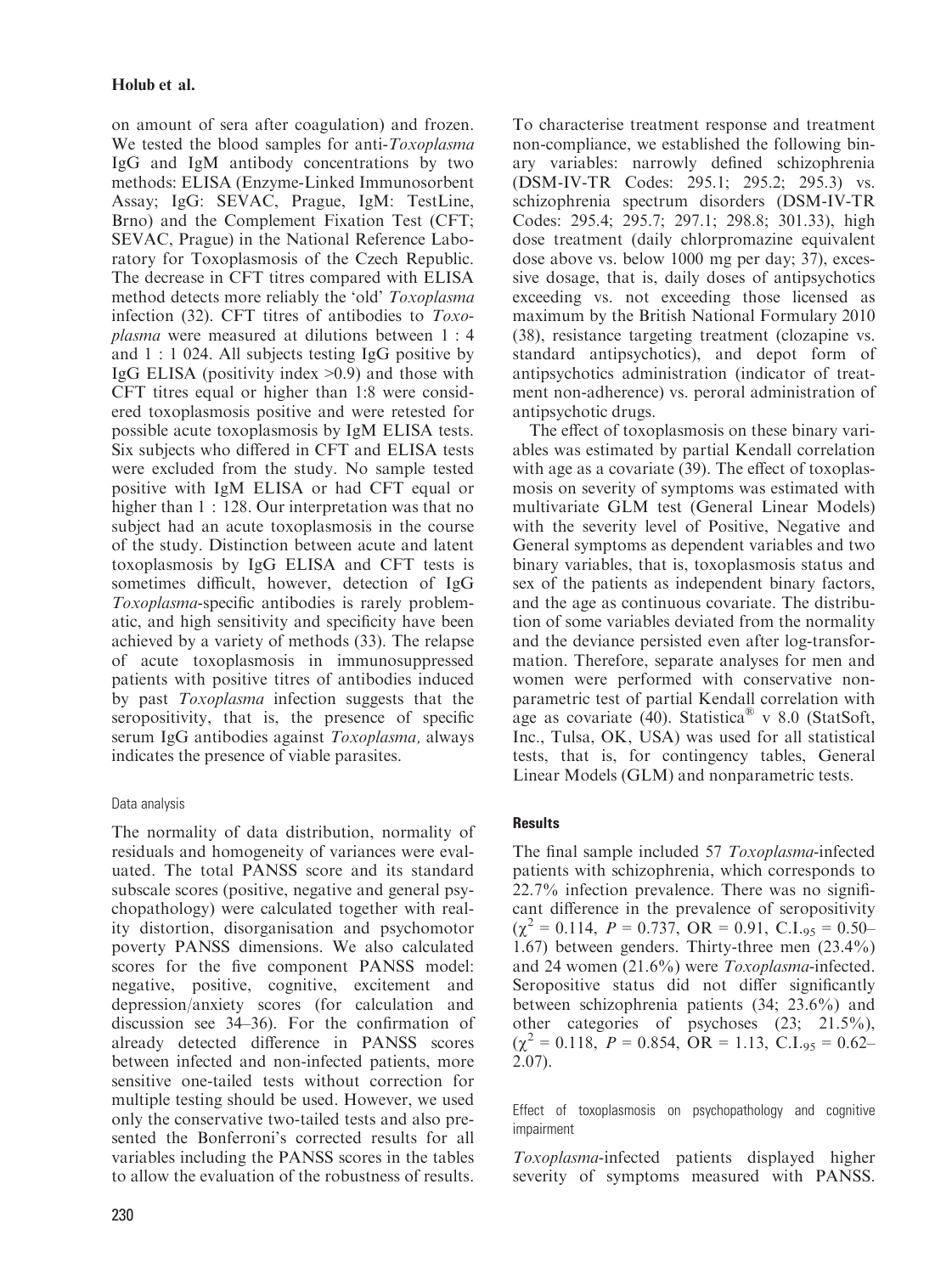Tables 1 and 2 show results of univariate tests, namely the differences in particular PANSS subscales between *Toxoplasma*-infected and *Toxo*plasma-free patients measured by parametric and nonparametric tests, respectively. Toxoplasmainfected patients had higher scores on positive subscale ( $P = 0.017$ ) and non-significantly higher fivefactor model excitement component of the PANSS  $(P = 0.089)$ . We did not find any significant difference in cognitive performance between Toxoplasma-infected and Toxoplasma-free subgroups in the Conner's Continuous Performance Test, and the Auditory Verbal Learning Test. A significant effect of Toxoplasma–sex interaction on cognitive performance was detected. After Bonferroni's correction for multiple testing, the impaired performance in CPT Commission ( $P = 0.058$ ) in both, Toxoplasma-infected men and women, sex-dependent discrepancies in CPT Detectability  $(P = 0.0496)$  and also CPT SE Block T-score  $(P = 0.041)$  lost statistical significance.

#### Effects of toxoplasmosis on clinical characteristics

The relationship of toxoplasmosis status and clinical parameters (the time of onset in schizophrenia, length of the last hospital stay, number of hospital admissions and the mean daily dose of antipsychotics in chlorpromazine equivalents) were estimated by GLM with toxoplasmosis, sex and age as independent variables. Table 1 and Fig. 1 show the relationship of toxoplasmosis and the time of onset in schizophrenia, length of the last hospital stay, number of hospital admissions and the mean daily dose of antipsychotics. Results of more robust nonparametric tests performed separately for men and women are presented in Table 2. The binary variables high doses of antipsychotics ( $P = 0.022$ ) and excessive doses of antipsychotics ( $P = 0.004$ ) showed a significant positive association with toxoplasmosis. The continuous variable daily dose in mean Chlorpromazine Equivalent (CE) was insignificantly higher (600 vs. 487 mg;  $P = 0.329$ ) in Toxoplasma-infected patients.

#### Correlation between length of infection and symptom severity

The concentration of anti-Toxoplasma antibodies decreases with duration of infection (41). Therefore, the negative correlation between PANSS scores and the concentration of antibodies may indicate the cumulative effect of latent toxoplasmosis over time, while positive correlation would indicate the carry-over effect of past acute toxoplasmosis. The partial Kendall correlation between

#### Toxoplasmosis and severity of schizophrenia

PANSS scores and concentration of antibodies, with age of patients as covariate showed that four PANSS subscales and composite scores (Positive Subscale, Disorganisation Subscale, Five Component Positive and Five Component Excitement) correlated negatively with the concentration of anti-Toxoplasma IgG antibodies (Table 3, Fig. 2) in the Toxoplasma-infected subpopulation, even when the age of patients was controlled. The results also showed a non-significant positive association between the diagnoses of schizophreniform or brief psychotic disorder and anti-Toxoplasma antibodies level in the Kendall's rank correlation analysis (Table 3). The separate analyses by gender found highly significant correlation only for women (Table 3).

#### **Discussion**

#### Psychopathological severity and cognitive impairment

We confirmed the association of *Toxoplasma* infection with excitement and positive psychopathology reported by Wang et al. (23). The score of the PANSS-positive subscale and excitement component scores were significantly higher in our Toxoplasma-infected subgroup. Unlike Wang et al., we did not confirm higher PANSS cognitive and negative scores in Toxoplasma-infected patients. However, we detected changes that the Wang et al. study did not report: higher total PANSS score and composite score of disorganisation in infected patients. In the Chinese study, the number of patients had been almost twice as high as in our study, which increased the sensitivity of tests and therefore the probability to detect the weaker effects of toxoplasmosis. Wang et al. did not control for the effects of age and sex in their analyses. Previously reported gender-related differences in the impact of latent toxoplasmosis on human behaviour (42–44) and also disparity in clinical variables linked with gender in our study (Fig. 1) suggest that there may be gender-associated differences in Toxoplasma-induced effects. Our analysis of men and women subpopulations revealed that only the infected men scored significantly higher in negative PANSS scores, reality distortion, disorganisation and cognitive composite scores (Tables 1and 2).

Our findings indicate that schizophrenic psychopathology correlated negatively with the concentration of anti-Toxoplasma IgG antibodies in the Toxoplasma-infected patients. This suggests that the toxoplasmosis modifies psychopathology features, rather than the severity of symptom influences the probability of being infected by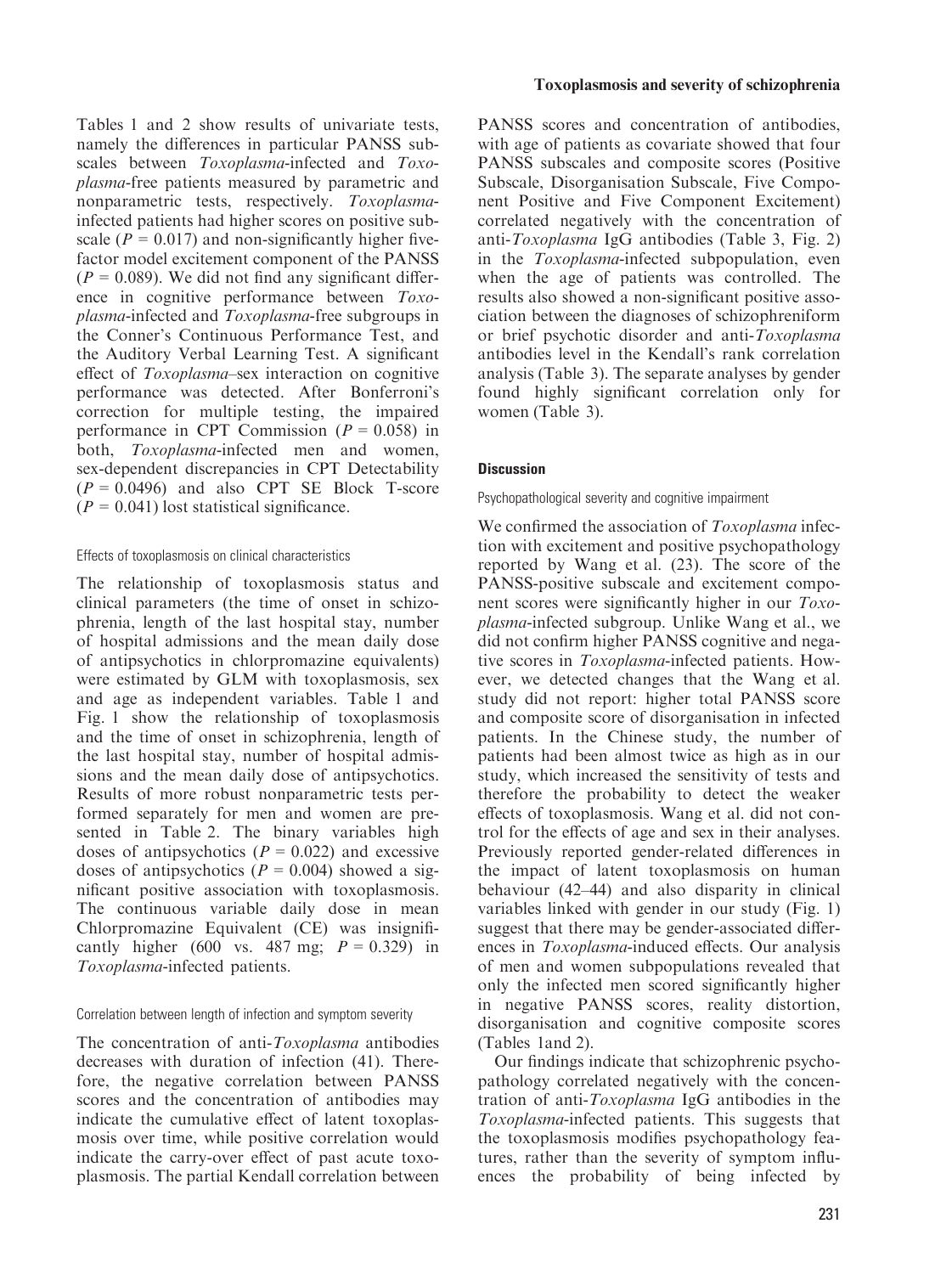|                                                                                                                                                                                                                                  |                  |                   |                  | å                   | scriptive statistics: (means) |                                                   |                                                                                                                                                                                                                                                                                                           |                |      |                                |                                  |                         |                                           | Results of GLM analyses: significances (A and effect sizes (n <sup>2</sup> ) |                                                                                                                                                                                                                                                                                                                                                           |                |
|----------------------------------------------------------------------------------------------------------------------------------------------------------------------------------------------------------------------------------|------------------|-------------------|------------------|---------------------|-------------------------------|---------------------------------------------------|-----------------------------------------------------------------------------------------------------------------------------------------------------------------------------------------------------------------------------------------------------------------------------------------------------------|----------------|------|--------------------------------|----------------------------------|-------------------------|-------------------------------------------|------------------------------------------------------------------------------|-----------------------------------------------------------------------------------------------------------------------------------------------------------------------------------------------------------------------------------------------------------------------------------------------------------------------------------------------------------|----------------|
|                                                                                                                                                                                                                                  | negative<br>Nen- | $SD (men -)$      | positive<br>Men- | $(men + )$<br>SD    | negative<br>Women-            | $SD (women -)$                                    | positive<br>Women-                                                                                                                                                                                                                                                                                        | SD (women+)    | Psex | $n^2$ -sex                     | P <sub>toxo</sub>                | $\eta^2$ toxo           | P sex-toxo                                | $n^2$ sex-toxo                                                               | Page                                                                                                                                                                                                                                                                                                                                                      | $n^2$ age      |
| Onset of psychosis (age)                                                                                                                                                                                                         |                  |                   | 23.48            | G.30                |                               |                                                   |                                                                                                                                                                                                                                                                                                           | 7.45           |      | $\overline{3}$                 | 127                              | 0.006                   | 0.026                                     | Σ                                                                            |                                                                                                                                                                                                                                                                                                                                                           |                |
| ength of last hospitalisation (days)                                                                                                                                                                                             | 53.02            | 38.93             | 64.85            | 54.94               | 24.36<br>46.89<br>2.78        | 8 5 7 8 9 9 9 9<br>8 7 8 9 9 9 9<br>8 7 9 9 9 9 9 | 27.03<br>80.21<br>80.71<br>80.82<br>81.93                                                                                                                                                                                                                                                                 | 26.28          |      | $-00$                          | $0.006***$                       | $\overline{\mathrm{g}}$ |                                           | 000                                                                          | $\begin{array}{l} \textbf{0.000}^{**}\\ 1.420\\ \textbf{1.000}^{**}\\ 1.32\\ \textbf{1.001}^{**}\\ 1.013\\ \textbf{1.01}^{**}\\ 1.013\\ \textbf{1.01}^{**}\\ 1.000\\ \textbf{1.02}^{**}\\ 1.000\\ \textbf{1.01}^{**}\\ 1.000\\ \textbf{1.01}^{**}\\ 1.000\\ \textbf{1.01}^{**}\\ 1.000\\ \textbf{1.01}^{**}\\ 1.000\\ \textbf{1.01}^{**}\\ 1.000\\ \text$ |                |
| Number of hospitalisations                                                                                                                                                                                                       | 2.92             | 4.4<              |                  |                     |                               |                                                   |                                                                                                                                                                                                                                                                                                           | 1.55           |      | $-008$                         | 1.263                            | 1005                    |                                           | 1001                                                                         |                                                                                                                                                                                                                                                                                                                                                           |                |
| Chlorpromazine equivalent (mg)                                                                                                                                                                                                   | 498.34           | 332.68            | 582.30           | $2.62$<br>30.10     | 89.29                         |                                                   |                                                                                                                                                                                                                                                                                                           | HD6.76         |      | 0.001                          | $0.258$<br>$0.017**$             | 0.006                   | 0.219<br>0.700<br>0.739                   | 1000                                                                         |                                                                                                                                                                                                                                                                                                                                                           |                |
| PANSS-positive scale                                                                                                                                                                                                             | 12.98            | 4.45              | 14.88            | 4.19                | 12.07                         |                                                   |                                                                                                                                                                                                                                                                                                           | 7.80           |      |                                |                                  | 0.023                   | 0.900                                     | 0.000                                                                        |                                                                                                                                                                                                                                                                                                                                                           |                |
| PANSS-negative scale                                                                                                                                                                                                             | 17.85            | 6.27              | 19.34            | 5.94                |                               |                                                   |                                                                                                                                                                                                                                                                                                           | 5.88           |      |                                | 1.942                            |                         | 0.129                                     | 0.009                                                                        |                                                                                                                                                                                                                                                                                                                                                           |                |
| PANSS general scale                                                                                                                                                                                                              | 31.77            | 7.45              | 33.19            | 7.05                |                               |                                                   |                                                                                                                                                                                                                                                                                                           |                |      | 073<br>0.012<br>0.013<br>0.010 |                                  |                         |                                           |                                                                              |                                                                                                                                                                                                                                                                                                                                                           |                |
| PANSS total score                                                                                                                                                                                                                | 62.90            | 15.62             | 67.41            | 13.69               |                               | 16.28                                             |                                                                                                                                                                                                                                                                                                           | 12.25<br>23.16 |      |                                |                                  |                         |                                           |                                                                              |                                                                                                                                                                                                                                                                                                                                                           |                |
| PANSS reality distortion                                                                                                                                                                                                         | $7.12$<br>8.09   | 2.86              | 8.34             | 3.02                |                               | 2.72                                              |                                                                                                                                                                                                                                                                                                           | 4.80           |      |                                | 0.400<br>0.360<br>0.757<br>0.257 |                         |                                           | 0.001                                                                        |                                                                                                                                                                                                                                                                                                                                                           |                |
| PANSS disorganisation                                                                                                                                                                                                            |                  | 2.63              | 8.75             | 2.38                |                               |                                                   |                                                                                                                                                                                                                                                                                                           | 3.57           |      |                                |                                  |                         |                                           |                                                                              |                                                                                                                                                                                                                                                                                                                                                           |                |
| PANSS psychomotor poverty                                                                                                                                                                                                        | 17.72            | 5.93              | 18.84            | 5.75                |                               | 6.30                                              | $\begin{array}{c} 13.67 \\ 23.108 \\ 56.57 \\ 67.48 \\ 78.59 \\ 89.43 \\ 13.68 \\ 14.73 \\ 15.8 \\ 16.8 \\ 17.18 \\ 18.8 \\ 19.8 \\ 19.8 \\ 13.8 \\ 14.8 \\ 15.8 \\ 16.8 \\ 17.8 \\ 18.8 \\ 19.8 \\ 19.8 \\ 19.8 \\ 19.8 \\ 19.8 \\ 19.8 \\ 19.8 \\ 19.8 \\ 19.8 \\ 19.8 \\ 19.8 \\ 19.8 \\ 19.8 \\ 19.8$ | 5.79           |      | 0.077                          | 0.603                            |                         | 0.957<br>0.614<br>0.000<br>1.000<br>1.183 |                                                                              |                                                                                                                                                                                                                                                                                                                                                           |                |
| PANSS 5_negative                                                                                                                                                                                                                 | 22.50            | 7.38              | 23.68            | 6.99                |                               | 7.53                                              |                                                                                                                                                                                                                                                                                                           | 6.95           |      | 0.072                          |                                  |                         | 0.204                                     |                                                                              |                                                                                                                                                                                                                                                                                                                                                           |                |
| PANSS-5_positive                                                                                                                                                                                                                 | 16.77            | 5.60              | 18.13            | 5.40                |                               | 5.38                                              |                                                                                                                                                                                                                                                                                                           | 0.06           |      | $\overline{5}$                 | 1.673<br>1.136                   |                         | 0.574                                     | 0.001                                                                        |                                                                                                                                                                                                                                                                                                                                                           |                |
| PANSS 5_cognitive                                                                                                                                                                                                                | 8.32             | 2.59              | 9.23             | 2.60                | 7.68                          | 2.58                                              | 7.46                                                                                                                                                                                                                                                                                                      | 2.96           |      | $-037$                         | 1.464<br>1.089                   | 0.002                   | 0.192                                     | 000 <sub>1</sub>                                                             |                                                                                                                                                                                                                                                                                                                                                           | 0.000<br>D.O.O |
| PANSS 5_excitement                                                                                                                                                                                                               | 5.07             | $\overline{1.70}$ | 5.48             | 2.47                | 4.80                          | $\frac{46}{5}$                                    | 5.33                                                                                                                                                                                                                                                                                                      | 2.04           |      | .OO                            |                                  |                         | 1.818                                     | 000                                                                          |                                                                                                                                                                                                                                                                                                                                                           |                |
| PANSS 5_depressive                                                                                                                                                                                                               | 10.24            | 3.07              | 10.29            | 3.56                | 0.67                          | 3.45                                              | 1.46                                                                                                                                                                                                                                                                                                      | 4.90           |      | 0.008                          | 1.522                            | 0.002                   | 1,428                                     | 0.003                                                                        |                                                                                                                                                                                                                                                                                                                                                           | 0.010          |
| The table shows mean values of dependent variables (columns 1-4) and results, that is, significances (A) and effect sizes (n' in GLM) of parametric tests (GLM) (columns 5-12). The significant results ( $P < 0.05$ ) are denot |                  |                   |                  |                     |                               |                                                   |                                                                                                                                                                                                                                                                                                           |                |      |                                |                                  |                         |                                           |                                                                              |                                                                                                                                                                                                                                                                                                                                                           |                |
| significant after Bonferroni's correction are denoted with ** and trends ( $P < 0.1$ )                                                                                                                                           |                  |                   |                  | are printed in bold |                               |                                                   |                                                                                                                                                                                                                                                                                                           |                |      |                                |                                  |                         |                                           |                                                                              |                                                                                                                                                                                                                                                                                                                                                           |                |

Table 1. Effect of sex, age, toxoplasmosis and sex-toxoplasmosis interaction on characteristics of schizophrenia disease (Descriptive statistics and GLM analyses) Table 1. Effect of sex, age, toxoplasmosis and sex–toxoplasmosis interaction on characteristics of schizophrenia disease (Descriptive statistics and GLM analyses)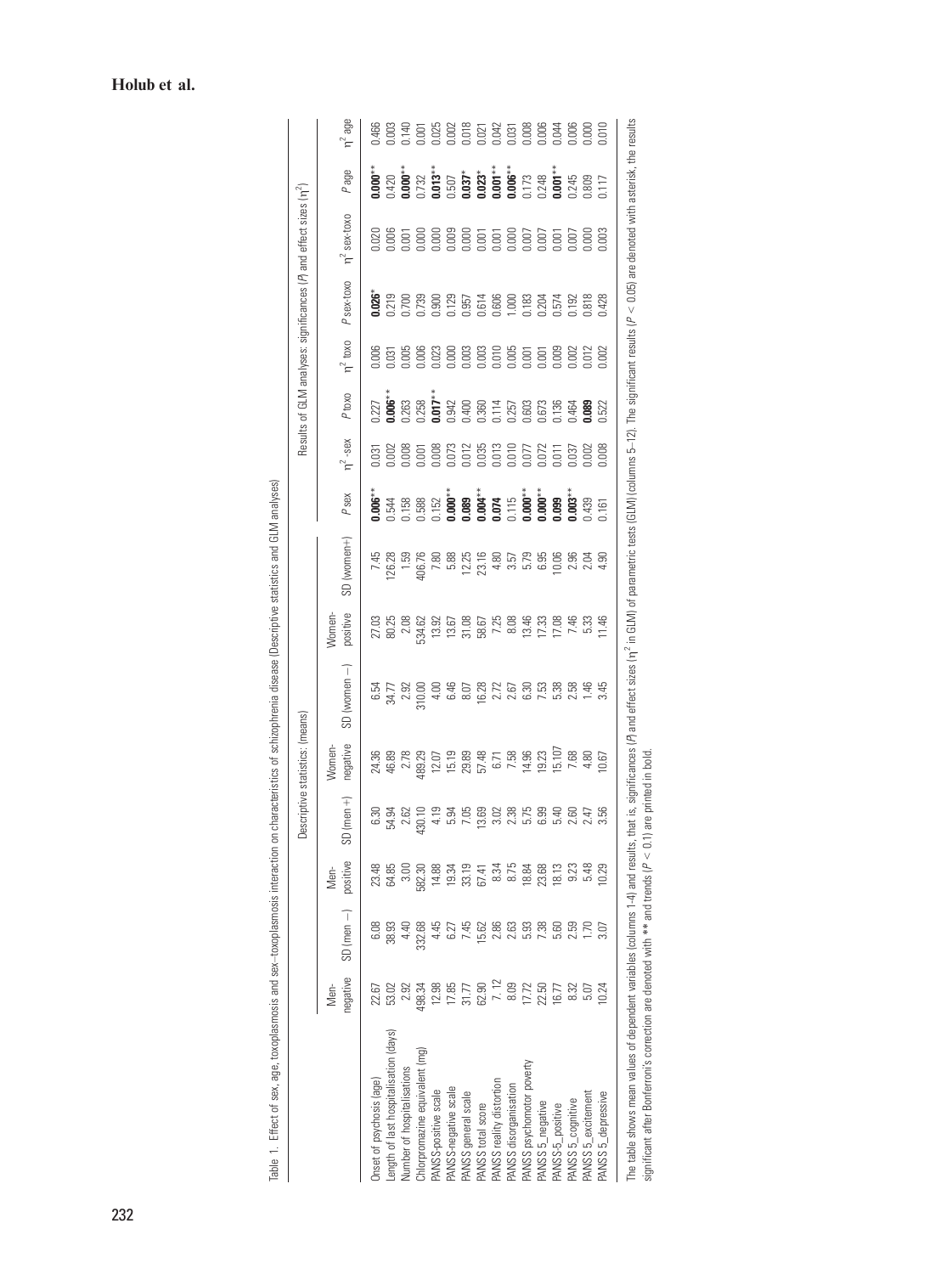| Table 2. Effect toxoplasmosis on characteristics of schizophrenia disease – nonparametric test results |  |
|--------------------------------------------------------------------------------------------------------|--|
|--------------------------------------------------------------------------------------------------------|--|

|                                |            | Results of Kendall analyses: effect $(\tau)$ and significances ( $P$ ) |            |            |              |           |  |  |  |  |  |
|--------------------------------|------------|------------------------------------------------------------------------|------------|------------|--------------|-----------|--|--|--|--|--|
|                                | $\tau$ all | $P$ all                                                                | $\tau$ men | $P$ men    | $\tau$ women | $P$ women |  |  |  |  |  |
| Onset of psychosis (age)       | 0.054      | 0.204                                                                  | $-0.004$   | 0.947      | 0.169        | $0.043*$  |  |  |  |  |  |
| Length of last hospitalisation | 0.102      | $0.017*$                                                               | 0.059      | 0.306      | 0.157        | 0.058     |  |  |  |  |  |
| Number of hospitalisations     | 0.025      | 0.553                                                                  | 0.081      | 0.158      | $-0.052$     | 0.529     |  |  |  |  |  |
| Chlorpromazine equivalent      | 0.043      | 0.329                                                                  | 0.068      | 0.247      | 0.004        | 0.961     |  |  |  |  |  |
| High dose                      | 0.100      | $0.022*$                                                               | 0.137      | $0.019***$ | 0.034        | 0.684     |  |  |  |  |  |
| Clozapine                      | $-0.022$   | 0.616                                                                  | $-0.011$   | 0.852      | $-0.032$     | 0.695     |  |  |  |  |  |
| Excessive dose                 | 0.127      | $0.004***$                                                             | 0.146      | $0.013***$ | 0.080        | 0.336     |  |  |  |  |  |
| Depot form administration      | 0.032      | 0.463                                                                  | 0.055      | 0.346      | $-0.001$     | 0.990     |  |  |  |  |  |
| Brief psychotic disorder       | $-0.021$   | 0.615                                                                  | $-0.030$   | 0.598      | $-0.012$     | 0.890     |  |  |  |  |  |
| PANSS-positive scale           | 0.099      | $0.020*$                                                               | 0.157      | $0.006***$ | 0.010        | 0.901     |  |  |  |  |  |
| PANSS-negative scale           | 0.009      | 0.836                                                                  | 0.105      | 0.067      | $-0.100$     | 0.226     |  |  |  |  |  |
| PANSS general scale            | 0.037      | 0.382                                                                  | 0.078      | 0.172      | $-0.027$     | 0.756     |  |  |  |  |  |
| PANSS total score              | 0.062      | 0.147                                                                  | 0.123      | $0.032*$   | $-0.023$     | 0.783     |  |  |  |  |  |
| PANSS reality distortion       | 0.071      | 0.098                                                                  | 0.142      | $0.014***$ | $-0.037$     | 0.661     |  |  |  |  |  |
| PANSS disorganisation          | 0.080      | 0.063                                                                  | 0.115      | $0.046*$   | 0.034        | 0.700     |  |  |  |  |  |
| PANSS psychomotor poverty      | $-0.010$   | 0.824                                                                  | 0.070      | 0.225      | $-0.106$     | 0.234     |  |  |  |  |  |
| PANSS 5_negative               | $-0.001$   | 0.981                                                                  | 0.076      | 0.188      | $-0.098$     | 0.274     |  |  |  |  |  |
| PANSS 5_positive               | 0.064      | 0.137                                                                  | 0.092      | 0.110      | 0.016        | 0.862     |  |  |  |  |  |
| PANSS 5_cognitive              | 0.052      | 0.229                                                                  | 0.140      | $0.015*$   | $-0.055$     | 0.539     |  |  |  |  |  |
| PANSS 5_excitement             | 0.087      | $0.043*$                                                               | 0.078      | 0.174      | 0.097        | 0.276     |  |  |  |  |  |
| PANSS 5_depressive             | 0.004      | 0.924                                                                  | $-0.009$   | 0.883      | 0.023        | 0.794     |  |  |  |  |  |

The table shows results, that is, significances (*P*) and effect sizes (τ) of nonparametric (partial Kendall correlation with age as a covariate) tests. The significant results  $(P < 0.05)$  are denoted with asterisk, the results significant after Bonferroni's correction are denoted with \*\* and trends  $(P < 0.1)$  are printed in bold.



Fig. 1. Differences in onset of schizophrenia disease and in the length of last admission hospital stays in days between Toxoplasma-free and Toxoplasma-infected men and women. The presented values differ from raw data listed in Table 1 because the age of onset and the length of hospital stay has been controlled for the age of patient, that is,. the age of onset/length of hospital stay has been computed for covariate (age) as its mean. Vertical bars denote 0.95 confidence intervals. The P-value shows significance of toxoplasmosis–sex interaction (above) and effect of toxoplasmosis (below) estimated with GLM.

Toxoplasma. We interpret this finding as a cumulative effect of latent toxoplasmosis on individual psychopathology. Positive symptoms, excitement and disorganisation were more prevalent among patients in our study than deficit ones. The link between positive schizophrenic symptoms and Toxoplasma infection is supported by case reports of schizophrenia-like symptoms in both acute toxoplasmosis and in Toxoplasma encephalitis in HIV-positive patients (45, 46). Paranoid and bizarre delusions, auditory and visual hallucinations, disorganised speech and thought disorders in patients may be misdiagnosed for schizophrenia or schizophreniform disorder (6, 23). Although cognitive impairment was reported in both, Toxoplasma-infected non-schizophrenic (25) and schizophrenic subjects (21), we found no significant differences in the cognitive performance between Toxoplasma-infected and Toxoplasma-free patients. However, the observed trends (the significant results of two sided tests before the Bonferroni's corrections) suggest that possible effects of toxoplasmosis on cognitive performance of schizophrenic patients deserve future study.

The different psychopathological symptom profiles in Toxoplasma-infected patients may be associated not only with the immune response to a pathogen but also with the infection impact on brain morphology. Specific behavioural alterations in rodents can be explained by selective localisation of T. gondii tissue cysts in specific brain areas (47). Chronic T. gondii infection led to the loss of brain parenchymous tissue particularly in the hippocampus, periaqueductal and periventricular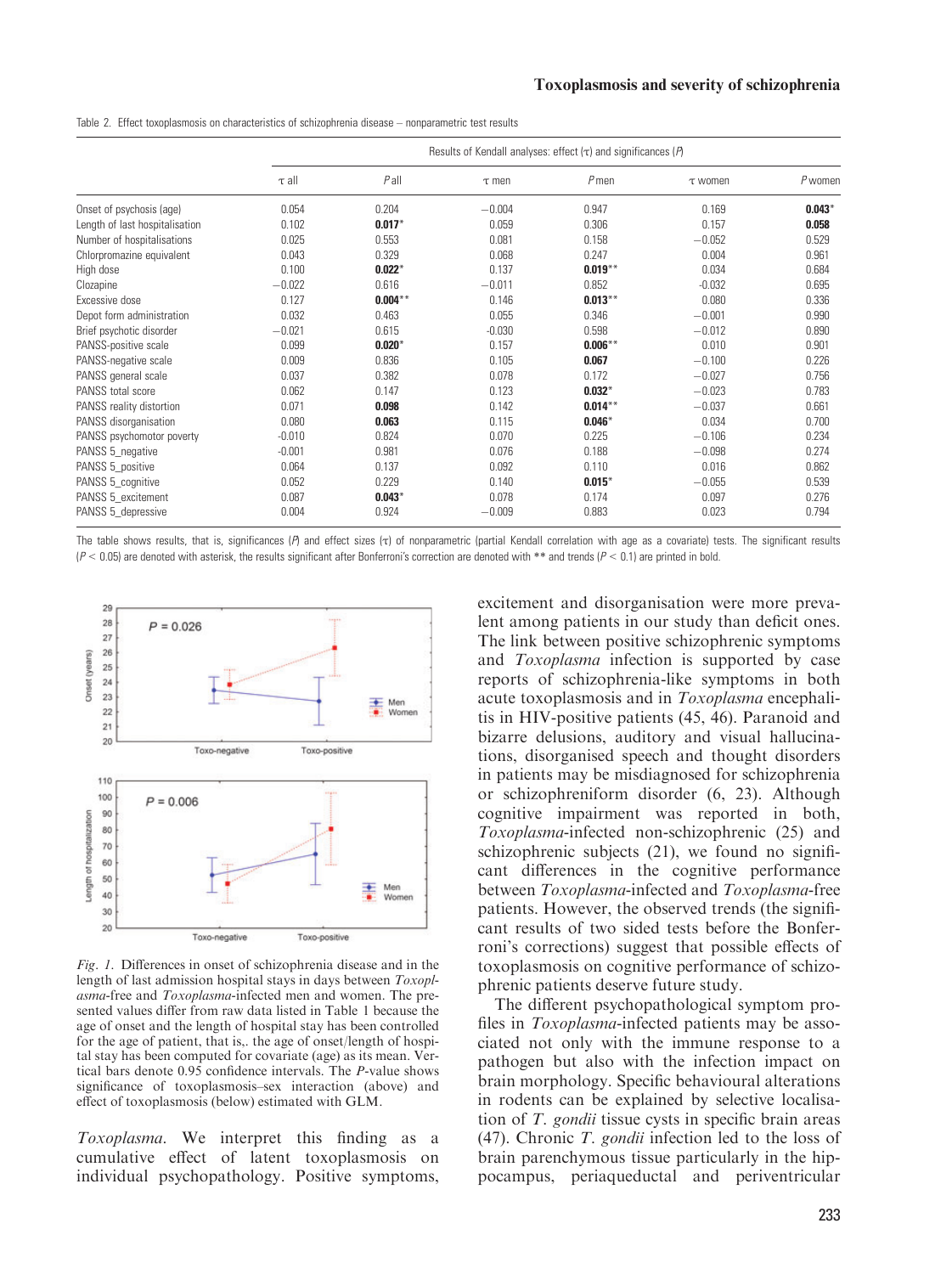#### Holub et al.

|                           | $\tau$ all | $P$ all   | $\tau$ men | $P$ men  | $\tau$ women | P women    |
|---------------------------|------------|-----------|------------|----------|--------------|------------|
| PANSS-positive scale      | $-0.188$   | $0.041*$  | $-0.197$   | 0.114    | $-0.199$     | 0.174      |
| PANSS-negative scale      | 0.026      | 0.774     | $-0.045$   | 0.717    | 0.146        | 0.319      |
| PANSS general scale       | $-0.090$   | 0.329     | $-0.127$   | 0.308    | $-0.093$     | 0.524      |
| PANSS total score         | $-0.080$   | 0.384     | $-0.102$   | 0.412    | $-0.020$     | 0.890      |
| PANSS reality distortion  | $-0.157$   | 0.087     | $-0.141$   | 0.256    | $-0.167$     | 0.254      |
| PANSS disorganisation     | $-0.241$   | $0.009**$ | $-0.288$   | $0.021*$ | $-0.162$     | 0.266      |
| PANSS psychomotor poverty | 0.027      | 0.770     | $-0.050$   | 0.687    | 0.133        | 0.364      |
| PANSS 5 negative          | 0.018      | 0.844     | $-0.064$   | 0.612    | 0.111        | 0.448      |
| PANSS 5_positive          | $-0.198$   | $0.033*$  | $-0.195$   | 0.123    | $-0.159$     | 0.276      |
| PANSS 5 cognitive         | $-0.074$   | 0.424     | $-0.105$   | 0.407    | 0.010        | 0.944      |
| PANSS 5 excitement        | $-0.197$   | $0.033*$  | $-0.063$   | 0.616    | $-0.361$     | $0.013*$   |
| PANSS 5 depressive        | 0.038      | 0.678     | 0.087      | 0.491    | $-0.065$     | 0.656      |
| Brief psychotic disorder  | 0.096      | 0.291     | $-0.090$   | 0.457    | 0.414        | $0.004***$ |

Table 3. Partial Kendall correlation between PANSS scores and concentration of anti-Toxoplasma antibodies in Toxoplasma-infected patients

The significant results ( $P < 0.05$ ) are denoted with asterisk, the results significant after Bonferroni's correction are denoted with \*\* and trends ( $P < 0.1$ ) are printed in bold, the confounding variable age of patients was controlled. The last line shows similar partial correlation between probability of the brief psychotic disorder diagnosis and the concentration of anti-Toxoplasma antibodies.



Fig. 2. Correlation between concentration of anti-Toxoplasma IgG antibodies and PANSS-positive scale, and between concentration of anti-Toxoplasma IgG antibodies and PANSS Disorganisation Symptom Dimension. The negative correlation of symptoms severity with concentration of IgG most probably reflects positive correlation of symptoms severity with length of the infection. The P-value shows significance of toxoplasmosis effect estimated with GLM.

areas (48). Recently, Horáček et al. (49) found in a MRI study a significant reduction of grey matter volume in T. gondii-positive patients with schizophrenia in the caudate, median cingulate, thalamus and occipital cortex bilaterally and also in the left cerebellar hemispheres. This finding corresponds with the reported involvement of these areas in positive, excitement and disorganisation symptoms (50, 51). We could not exclude completely the impact of antipsychotic treatment on psychopathology features due to its antiinflammatory and antiinfectious properties (52).

#### Clinical and demographic features of psychotic illness

To our knowledge, this is the first published study that reports a relationship between Toxoplasma infection and duration of schizophrenia. The difference in the age of schizophrenia onset between men and women appear to be amplified in our population of infected patients (Table 1). Raw data presented in Table 1 suggested that in comparison with Toxoplasma-free patients, schizophrenia started about one and 2.5 years later in Toxoplasma-infected men and Toxoplasmainfected women, respectively. However, when the age of patients was statistically controlled, we found that schizophrenia started about 1 year earlier in Toxoplasma-infected men and about 3 years later in *Toxoplasma*-infected women compared with *Toxoplasma*-free patients, see Fig. 1. It is indicative that no gender-related differences in the onset of schizophrenia were observed in noninfected patients (Fig. 1). The majority of  $Toxo$ plasma-infected individuals in the Czech Republic become infected at age 9 or younger. However,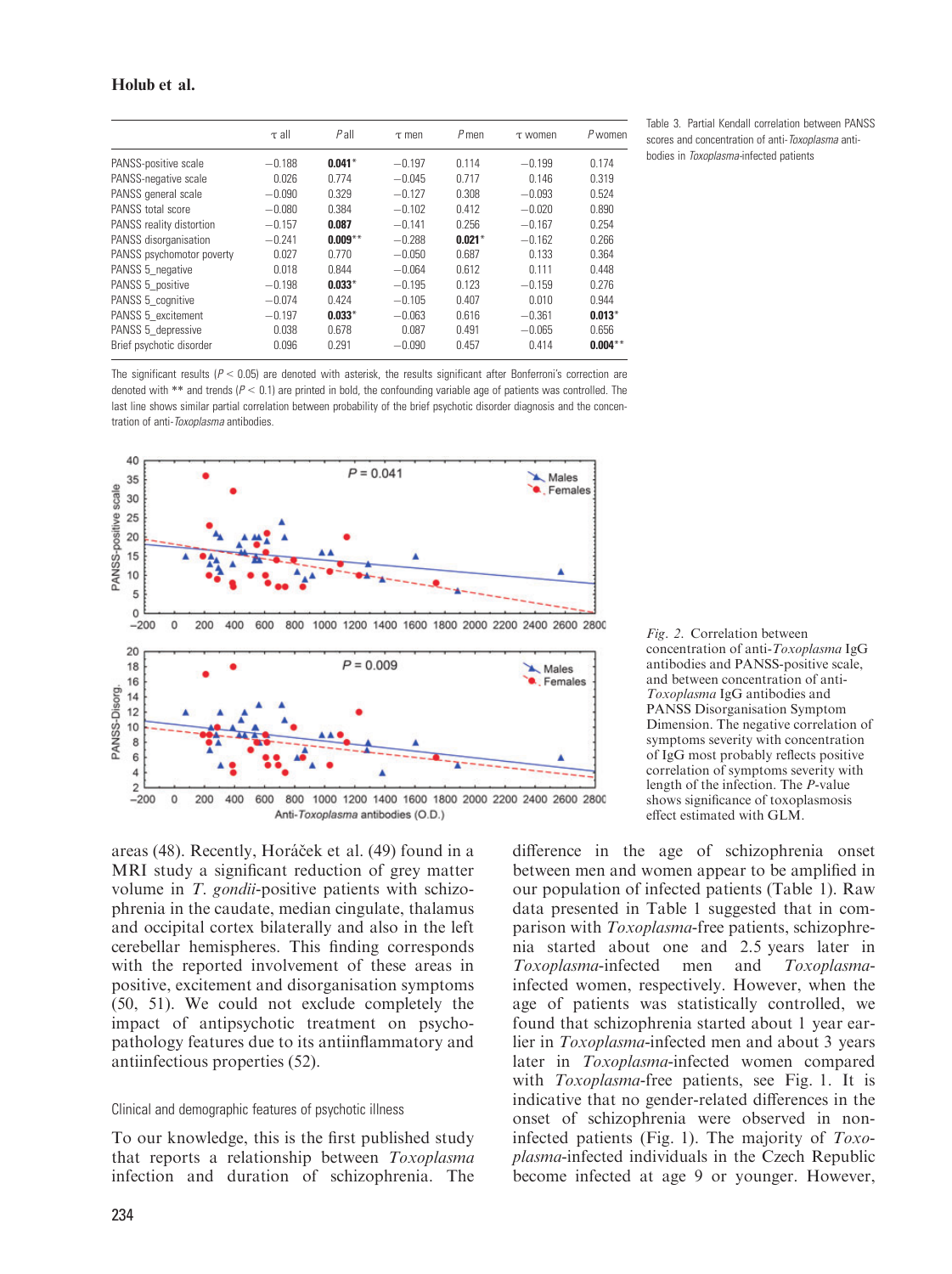further incidence increase is seen in women during the peak fertility between the age of 25 and 35 (41). Statistically, women get infected with T. gondii later than men in the Czech Republic. Difference in mean age of Toxoplasma infection in men and women may be one of the factors that can help to explain the gender-associated difference in onset of schizophrenia. The difference in onset of schizophrenia between men and women was reported in many previous studies (53, 54). We suppose that certain forms of schizophrenia can be triggered by the Toxoplasma infection. The peak of age of onset of toxoplasmosis-unrelated schizophrenia is about 24 years in both men and women. However, the Toxoplasma-infected sample consists of subjects with toxoplasmosis-unrelated schizophrenia, with mean onset of 24 year, and toxoplasmosis-related schizophrenia, with mean onset earlier in men (infected with Toxoplasma in childhood) and later in women (infected both in childhood and around age 30). Two peak distribution of toxoplasmosis incidence in women in Czech Republic might be responsible for the delayed age of psychotic illness onset in women. It would be theoretically appropriate to study age of psychotic illness onset in women in countries showing only one peak toxoplasmosis seroprevalence incidence (55).

Alternatively, the shift in onset of schizophrenia in Toxoplasma-infected men and women can be caused by differences in effect of toxoplasmosis on a physiology of men and women and following differences in course of schizophrenia disease between sexes. The sex-related differences in sensitivity to dopaminergic challenge including neuroprotective role of oestrogens to neurotoxicity of tryptophan metabolites are reported to exist (56). Increased concentration of testosterone in men and decreased concentration of testosterone in women has been observed in *Toxoplasma*-infected subjects (57). Indirect evidence also exists for increased concentration of oestrogens in the Toxoplasmainfected women (58, 59). Kaňková et al. (58) and James (59) reported that infected women are more likely to produce sons than uninfected mothers and that the offspring sex ratio (proportion of males) increases with the concentration of anti-Toxoplasma antibodies in T. gondii-positive mothers. Experiments on infected female mice showed similar results (39). Steroids are known to modulate not only the sex ratio (59) but also the symptoms of various psychotic disease, including schizophrenia. Epidemiological and clinical evidence suggests an influence of oestrogens on the vulnerability threshold for schizophrenia and modulating its symptoms (60, 61).

#### Toxoplasmosis and severity of schizophrenia

Our results, namely the absence of any difference in the age of onset between Toxoplasma-free men and women, suggest that latent toxoplasmosis could be the major case of sex-specific disease onset. Therefore, separate analyses for Toxoplasma-infected and non-infected patients should be performed, and findings replicated in larger cohort studies. We do not assume that the early identification of schizophrenia factors such as a greater awareness of the illness, improved outreach and/or access to care (62) differ between men and woman in the Czech population.

Toxoplasma-infected patients spent more days in the hospital than uninfected ones during their last hospitalisation. Also, their mean daily dose of antipsychotics was higher. Latent toxoplasmosis in our schizophrenic population appears to be associated with signs of poor treatment response. The prolonged inpatient stay among our Toxoplasmainfected subgroup raised the annual direct costs of schizophrenia treatment. Even though latent toxoplasmosis is not curable, it is justifiable to administer anti-Toxoplasma medication to augment standard medication regimes (8, 63). Or Toxoplasma-inhibitory features of antipsychotic and mood stabilising drugs can be utilised in treatment of Toxoplasma-infected patients (64, 65) to modify the course of disease (66). Anti-Toxoplasma immune response modulation also warrants further attention because it may improve the clinical course of schizophrenia or prevent chronicity in first-episode patients (67).

#### Limitations

The prevalence of *Toxoplasma*-infected subjects was lower than that observed in other studies (1). It is known that Toxoplasma-infected men are more suspicious than Toxoplasma-free controls [for review see (11)]. Total of 40  $(14\%)$  patients refused to provide blood samples and higher suspiciousness of infected subjects could have been among the reasons for their refusal to participate in this study (11).

Three psychiatrists performed PANSS scoring and underwent the same PANSS training. Possible differences between their ratings (as well as all other potential confounding variables such as the type of antipsychotic medication) could result in false-negative results in performed statistical tests. The existence of confounding variables cannot be a source of any systematic bias and a cause of false-positive results. Still, future studies should aim at better control of these sources of variance to decrease a risk of false-negative results.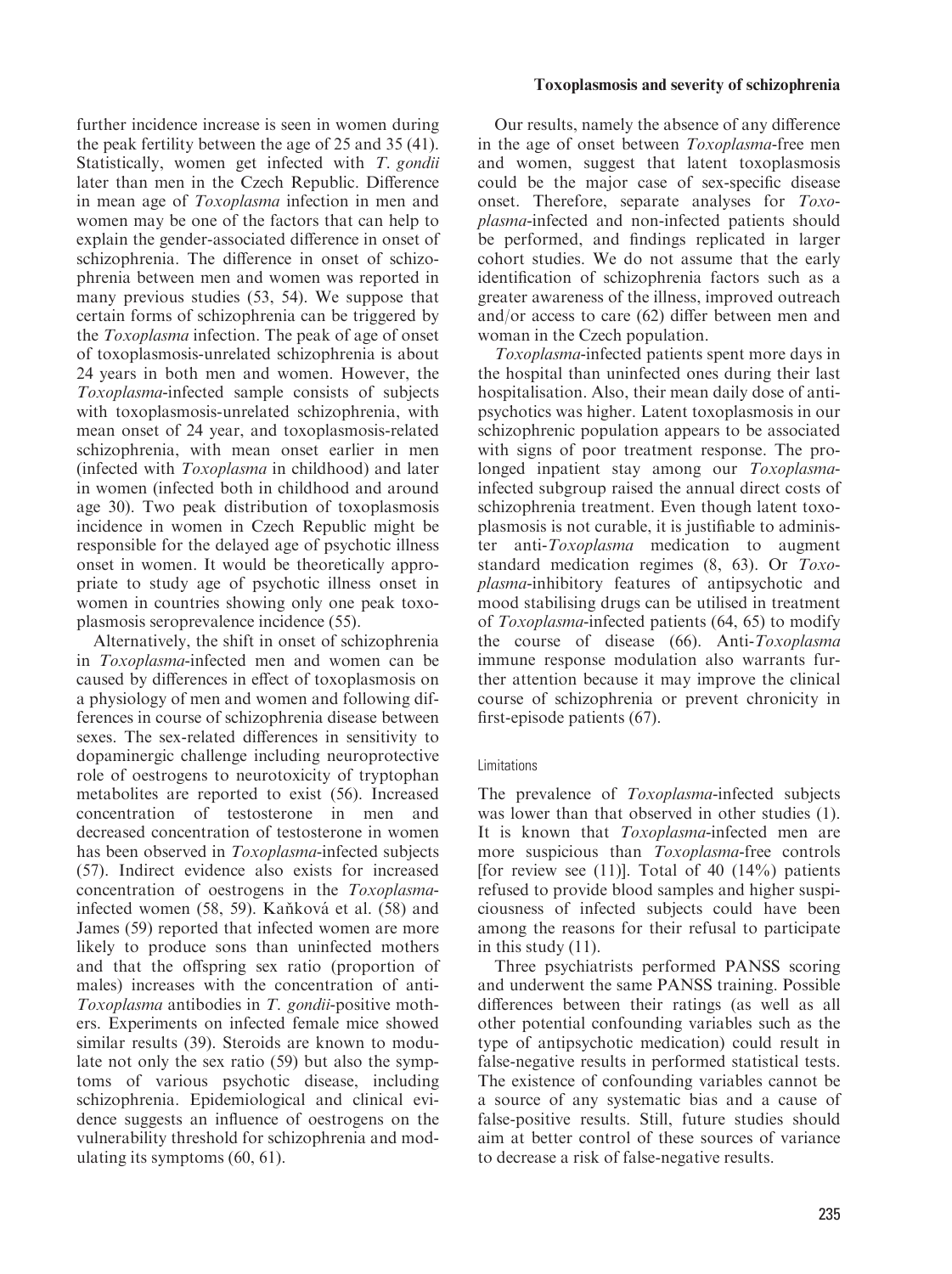#### Holub et al.

#### Concluding remarks

Toxoplasmosis was associated with more severe positive, disorganised and excitement symptoms in our schizophrenia patients. Latent toxoplasmosis can act either as a symptom modifier or an independent risk factor (as suggested by sex-specific differences of onset of the psychotic illness and perhaps also different treatment response). We believe that the long-term effect of toxoplasmosis in schizophrenia needs a more careful investigation because it may result in higher risk of relapse, poorer treatment response, an insufficient adherence to treatment or poor psychosocial functioning. The toxoplasmosis-associated differences in the course of schizophrenic illness may provide a rationale for the inclusion of anti-Toxoplasma antibodies screening programmes and more assertive preventative, educational and diagnostic measures.

#### Acknowledgements

Authors thank to Tomas Hajek and David Foreman for their highly valuable comments on the first draft of this manuscript. We are grateful to the nurses of Prague Psychiatric Centre for greatly facilitating the whole study. This work was supported by Grant IGA NT13843 by the Ministry of Health of the Czech Republic; the Grant Agency of the Czech Republic (grant numbers P303/11/1398, 406/04/0097); and by Charles University of Prague (grant UNCE 204004).

#### Declaration of interest

All authors confirmed their agreement to submission this article and declared that they have no conflict of interest in the last 2 years.

#### **References**

- 1. Torrey EF, Bartko JJ, Lun ZR, Yolken RH. Antibodies to Toxoplasma gondii in patients with schizophrenia: a metaanalysis. Schizophr Bull 2007;33:729–736.
- 2. Yolken RH, Torrey EF. Infectious agents and gene-environmental interactions in the aetiopathogenesis of schizophrenia. Clin Neurosci Res 2006;6:97–109.
- 3. Yolken RH, Torrey EF. Are some cases of psychosis caused by microbial agents? A review of the evidence Mol Psychiatry 2008;13:470–479.
- 4. Fekadu A, Shibre T, Cleare AJ. Toxoplasmosis as a cause for behaviour disorders – overview of evidence and mechanisms. Folia Parasitol 2010;57:105–113.
- 5. HOLUB D, MOTLOVÁ L, RODRIGUEZ M, PREISS M, ČERMÁK J, Libiger J. Toxoplasma gondii u schizofrenie. [(Toxoplasma gondii in Schizophrenia.) (In Czech with English abstract). Psychiatrie 2006;10:81–87.
- 6. Torrey EF, Yolken RH. Toxoplasma gondii and schizophrenia. Emerg Infect Dis 2003;9:1375–1380.
- 7. ARLING T, YOLKEN RH, LAPIDUS M et al. Toxoplasma gondii antibody titres and history of suicide attempts in patients with recurrent mood disorders. J Nerv Ment Dis 2009;197:905–908.
- 8. Dickerson F, Boronow J, Stallings C, Origoni A, Yolken R. Toxoplasma gondii in individuals with schizophrenia: association with clinical and demographic factors and with mortality. Schizophr Bull 2007;33:737–740.
- 9. SKALLOVÁ A, NOVOTNÁ M, KOLBEKOVÁ P et al. Decreased level of novelty seeking in blood donors infected with Toxoplasma. Neuro Endocrinol Lett 2005;26:480–486.
- 10. SKALLOVÁ A, KODYM P, FRYNTA D, FLEGR J. The role of dopamine in Toxoplasma-induced behavioural alterations in mice: an ethological and ethnopharmacological study. Parasitology 2006;133:1–11.
- 11. Flegr J. Influence of latent toxoplasmosis on the phenotype of intermediate hosts. Folia Parasitol 2010;57:81–87.
- 12. DUBEY JP, LINDSAY DS, SPEER CA. Structures of Toxoplasma gondii tachyzoites, bradyzoites and sporozoites and biology and development of tissue cysts. Clin Microbiol Rev 1998;11:267–299.
- 13. CARRUTHERS VB, SUZUKI Y. Effects of Toxoplasma gondii infection on the brain. Schizophr Bull 2007;33:745–751.
- 14. Gaskell EA, Smith JE, Pinney JW, Westhead DR, Mcconkey GA. A unique dual activity amino acid hydroxylase in Toxoplasma gondii. PLoS ONE 2009;4:e4801.
- 15. STIBBS HH. Changes in brain concentrations of catecholamines and indoleamines in Toxoplasma gondii infected mice. Ann Trop Med Parasitol 1985;79:153–157.
- 16. Novorná M, Hanušová J, KLose J et al. Probable neuroimmunological link between Toxoplasma and cytomegalovirus infections and personality changes in the human host. BMC Infect Dis 2005;5:e54.
- 17. SCHWARCZ R, HUNTER CA. Toxoplasma gondii and schizophrenia: linkage through astrocyte-derived kynurenic acid? Schizophr Bull 2007;33:652–653.
- 18. FLEGR J, PREISS M, KLOSE J, HAVLÍČEK J, VITÁKOVÁ M, KODYM P. Decreased level of psychobiological factor novelty seeking and lower intelligence in men latently infected with the protozoan parasite Toxoplasma gondii. Dopamine, a missing link between schizophrenia and toxoplasmosis?. Biol Psychol 2003;63:253–268.
- 19. FLEGR J. Effects of Toxoplasma on human behaviour. Schizophr Bull 2007;33:757–760.
- 20. BACHMANN S, SCHRÖDER J, BOTTMER C, TORREY EF, YOLKEN RH. Psychopathology in first-episode schizophrenia and antibodies to Toxoplasma gondii. Psychopathology 2005;38:87–90.
- 21. Boronow J, Dickerson F, Stallings C, Lee B, Origoni A, YOLKEN R. HSV-1, CMV and Toxoplasma serology predict cognitive deficits in schizophrenia. Schizophr Res 2002;53:85.
- 22. Gu H, YOLKEN RH, PHILLIPS M et al. Evidence of Toxoplasma gondii infection in recent-onset schizophrenia. Schizophr Res 2001;49:53.
- 23. Wang HL, Wang GH, Li QY, Shu C, Jiang MS, Guo Y. Prevalence of Toxoplasma infection in first-episode schizophrenia and comparison between Toxoplasma-seropositive and Toxoplasma-seronegative schizophrenia. Acta Psychiatr Scand 2006;114:40–48.
- 24. Amminger GP, Mcgorry PD, Berger GE et al. Antibodies to infectious agents in individuals at ultra-high risk of psychosis. Biol Psychiatry 2007;61:1215–1217.
- 25. HAVLÍČEK J, GASOVA Z, SMITH AP, ZVARA K, FLEGR J. Decrease of psychomotor performance in subjects with latent 'asymptomatic' toxoplasmosis. Parasitology 2001;122:515–520.
- 26. Novotná M, HAVLíček J, SMITH AP et al. Toxoplasma and reaction time: role of toxoplasmosis in the origin,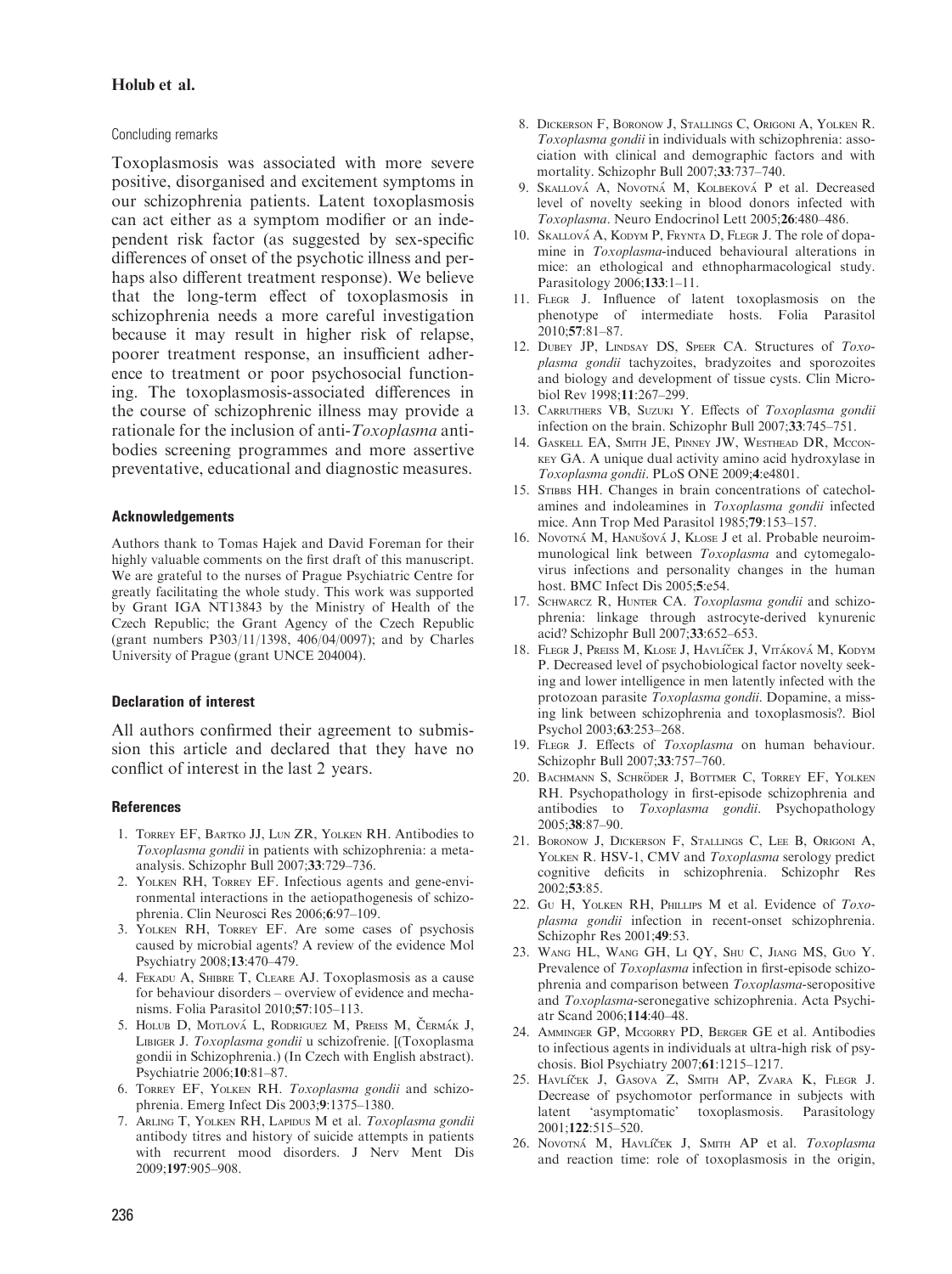preservation and geographical distribution of Rh blood group polymorphism. Parasitology 2008;135:1253–1261.

- 27. Kay SR, Fiszbein A, Opler LA. The Positive and Negative Syndrome Scale (PANSS) for schizophrenia. Schizophr Bull 1987;13:261–275.
- 28. Meijer J, Simons CJP, Quee PJ, Verweij K. Cognitive alterations in patients with non-affective psychotic disorder and their unaffected siblings and parents. Acta Psychiatr Scand 2012;125:66–76.
- 29. Neuchterlein KH, Bachr DM, Gold JM, Goldberg TE, GREEN MF, HEATON RK. Identification of separable cognitive factors in schizophrenia. Schizophr Res 2004;72:29– 39.
- 30. SANZ JC, GÓMEZ V, VARGAS ML, MARÍN JJ. Dimensions of attention impairment and negative symptoms in schizophrenia: a multidimensional approach using the Conner's continuous performance test in a Spanish population. Cogn Behav Neurol 2012;25:63–71.
- 31. Montoya JG, Liesenfeld O. Toxoplasmosis. Lancet 2004;363:1965–1976.
- 32. KODYM P, MACHALA L, ROHÁČOVÁ H, ŠIROCKÁ B, MALÝ M. Evaluation of a commercial IgE ELISA in comparison with IgA and IgM ELISAs, IgG avidity assay and complement fixation for the diagnosis of acute toxoplasmosis. Clin Microbiol Infect 2007;13:40–47.
- 33. HOFGÄRTNER WT, SWANZY SR, BACINA RM et al. Detection of immunoglobulin G (IgG) and IgM antibodies to Toxoplasma gondii: evaluation of four commercial immunoassay systems. J Clin Microbiol 1997;35:3313–3315.
- 34. Lindenmayer JP, Grochowski S, Hyman RB. Five-factor model of schizophrenia: replication across samples. Schizophr Res 1995;14:229–234.
- 35. Van Der Gaag M, Cuijpers A, Hoffman T et al. The fivefactor model of the Positive and Negative Syndrome Scale I: confirmatory factor analysis fails to confirm 25 published five-factor solutions. Schizophr Res 2006;85:273– 279.
- 36. Van der Gaag M, Hoffman T, Remijsen M et al. The fivefactor model of the Positive and Negative Syndrome Scale II: a ten-fold cross-validation of a revise model. Schizophr Res 2006;85:273–279.
- 37. Hung GBK. A Comparison of two methods for calculating total antipsychotic dose. Hong Kong J Psychiatr 2007; 17:87–90.
- 38. BRITISH NATIONAL FORMULARY. British National Formulary number 59. London: British Medical Association and Royal Pharmaceutical Society of Great Britain, 2010.
- 39. KAŇKOVÁ Š, KODYM P, FRYNTA D, VAVŘINOVÁ R, KUBĚNA A, FLEGR J. Influence of latent toxoplasmosis on the secondary sex ratio in mice. Parasitology 2007;134:1709– 1717.
- 40. KANKOVÁ Š, KODYM P, FLEGR J. Direct evidence of  $Toxo$ plasma-induced changes in serum testosterone in mice. Exp Parasitol 2011;128:181–183.
- 41. KODYM P, MALÝ M, ŠVANDOVÁ E et al. Toxoplasmosis in the Czech Republic 1923–1999: first case to widespread outbreak. Int J Parasitol 2001;31:125–132.
- 42. FLEGR J, ZITKOVÁ S, KODYM P, FRYNTA D. Induction of changes in human behaviour by the parasitic protozoan Toxoplasma gondii. Parasitology 1996;113:49–54.
- 43. LINDOVÁ J, NOVOTNÁ M, HAVLÍČEK J et al. Gender differences in behavioural changes induced by latent toxoplasmosis. Int J Parasitol 2006;36:1485–1492.
- 44. LINDOVÁ J, KUBĚNA AA, ŠTURCOVÁ A et al. Pattern of money allocation in experimental games supports the stress hypothesis of gender differences in Toxoplasma gondii-

induced behavioural changes. Folia Parasitol 2010;57: 136–142.

- 45. Kramer W. Frontiers of neurological diagnosis in acquired toxoplasmosis. Psychiatr Neurol Neurochir 1966;69:43-64.
- 46. Israelski DM, Remington JS. Toxoplasmic encephalitis in patients with AIDS. Infect Dis Clin North Am 1988;2: 429–445.
- 47. WEBSTER JP, MCCONKEY GA. Toxoplasma gondii-altered host behaviour: clues as to mechanism of action. Folia Parasitol 2010;57:95–104.
- 48. Hermes G, Ajioka JW, Kelly KA et al. Neurological and behavioral abnormalities, ventricular dilatation, altered cellular functions, inflammation, and neuronal injury in brains of mice due to common, persistent, parasitic infection. J Neuroinflammation 2008;5:48.
- 49. HORACEK J, FLEGR J, TINTERA J et al. Latent toxoplasmosis reduces gray matter density in schizophrenia but not in controls. Voxel-based-morphometry (VBM) study. World J Biol Psychiatry 2012;13:501–9,
- 50. Su L, WEI D, XIAOQI H, LIJUN J et al. Association of cerebral deficits with clinical symptoms in antipsychotic-naive first-episode schizophrenia: an optimized voxel-based morphometry and resting state functional connectivity study. Am J Psychiatry 2009;166:196–206.
- 51. Whitford TJ, Farrow TF, Gomes L, Brennan J, Harris AW, Williams LM. Grey matter deficits and symptom profile in first episode schizophrenia. Psychiatry Res 2005;139:229– 238.
- 52. LEWEKE FM, GERTH CW, KOETHE D et al. Antibodies to infectious agents in individuals with recent onset schizophrenia. Eur Arch Psychiatry Clin Neurosci 2004;254:4–8.
- 53. Hafner H. Gender differences in schizophrenia. Psychoneuroendocrinology 2003;28(suppl 2):17–54.
- 54. Howard R, Rabins PV, Seeman MV et al. Late-onset schizophrenia and very-late-onset schizophrenia-like psychosis: an international consensus. Am J Psychiatry 2000;157:172 –178.
- 55. Jones JL, Kruszon-Moran D, Wilson M, McQuillan G, NAVIN T, McAULEY JB. Toxoplasma gondii infection in the United States: seroprevalence and risk factors. Am J Epidemiol 2001;54:357–365.
- 56. ZAIDI ZF. Gender differences in human brain: a review. The Open Anatomy Journal 2010;2:37–55.
- 57. FLEGR J, LINDOVÁ J, KODYM P. Sex-dependent toxoplasmosis-associated differences in testosterone concentration in humans. Parasitology 2008;135:427–431.
- 58. KAŇKOVÁ S, FLEGR J. Longer pregnancy and slower fetal development in women with latent "asymptomatic" toxoplasmosis. BMC Infect Dis 2007;7:e114.
- 59. James WH. Potential solutions to problems posed by the offspring sex ratios of people with parasitic and viral infections. Folia Parasitol 2010;57:114–120.
- 60. Hafner H, Riecher A, Maurer K, Loffler W, Munk-Jorgensen P, Stromgren E. How does gender influence age at first hospitalization for schizophrenia? A transnational case register study Psychol Med 1989;19:903–918.
- 61. Hafner H, Behrens S, De Vry J, Gattaz WF. Oestradiol enhances the vulnerability threshold for schizophrenia in women by an early effect on dopaminergic neurotransmission. Evidence from an epidemiological study and from animal experiments. Eur Arch Psychiatry Clin Neurosci 1991;241:65–68.
- 62. Nielsen J, Le Quach P, Emborg C, Foldager L, Correll CU. 10-Year trends in the treatment and outcomes of patients with first-episode schizophrenia. Acta Psychiatr Scand 2010;122:356–366.